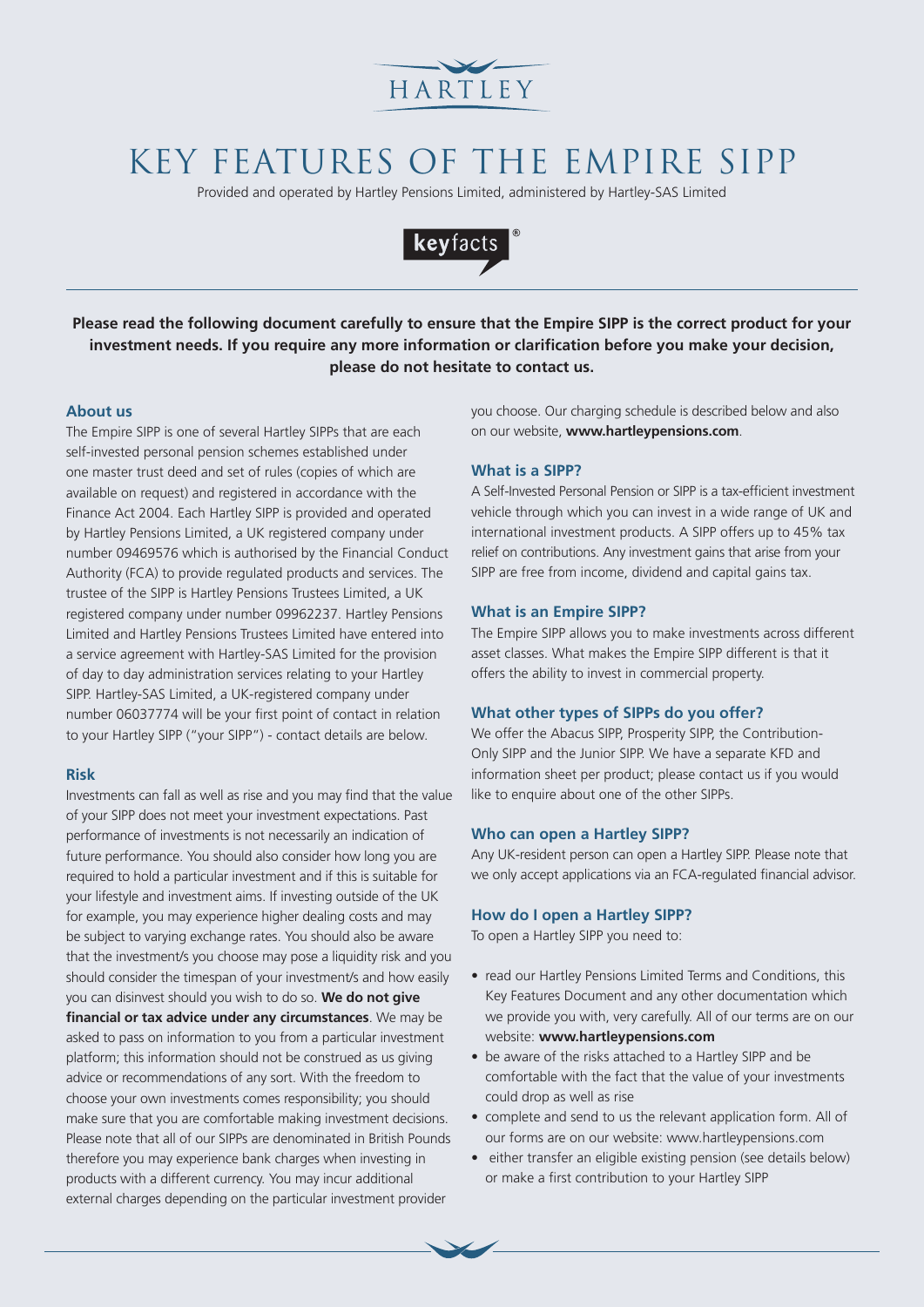By choosing to open a Hartley SIPP, you are agreeing to be bound by our Terms and Conditions and the rules of the Hartley Pension SIPP Scheme and to make fee payments as and when requested by us.

### **Can I change my mind?**

Yes, you have a legal right to cancel the establishment of your SIPP, within 30 days of when you receive our welcome pack which contains a cancellation notice. Please note that any fees incurred during the time between the establishment of the SIPP and the cancellation will be borne by you. Similarly, any losses on investments are borne by you.

#### **Can I transfer my existing pension to a Hartley SIPP?**

In most cases, yes. We accept transfers in from HMRCrecognised schemes. However, defined benefit schemes (e.g. final salary schemes) generally prevent transfers to a SIPP unless you have received personal advice from an FCA-regulated financial adviser who holds the appropriate pension transfer qualifications and we may insist you take advice to confirm it is in your interests to transfer such pensions. Please contact us if you wish to transfer your existing pension to a Hartley SIPP. Please note that, although we do not charge a fee to transfer your pension into a Hartley SIPP, your pension provider may charge you to transfer out of their scheme.

## **How much money can I contribute in a year and what tax relief will I receive on contributions?**

There is no limit on the amount of money you can contribute to your SIPP each year but the amount you contribute may have tax implications. The contribution amounts are based on your UK relevant earnings. If you have no relevant UK earnings then you are still able to make contributions up to £3,600 each year. If you do have relevant UK earnings then you can receive tax relief on contributions up to the amount you earn, to a maximum of £40,000. We will claim tax relief at the basic rate (currently 20%) from HMRC on a monthly basis.

However, if you make contributions above the current limit of £40,000, you may incur a tax charge via HMRC's the 'annual allowance tax charge'. The annual allowance is set each year by the UK Government and therefore may change in the future. Further information on the annual allowance tax charge and on contributions in general is available on the technical pages of our website, wwww.hartleypensions.com. Please seek specialist tax advice if you have specific tax concerns. All contributions made into a Hartley SIPP are subject to a correctly completed contributions form which can be found on our website, **www.hartleypensions.com** 

#### **Is there a minimum contribution level?**

If you transfer your existing pension to a Hartley SIPP there is no requirement to make any contribution. There is no minimum level for one off or regular monthly contributions.

#### **Who can contribute to my SIPP?**

You can make personal contributions, other people can make contributions e.g. your spouse or parents, and your employer can make contributions.

#### **Can I have more than one SIPP?**

We would not open two Hartley SIPPs for you but it is possible to have another SIPP with a different provider. If you run two SIPPs concurrently you may have to pay a tax relief charge to HMRC if you have received more than the allocated tax relief in any one year.

### **Who manages the investment portfolio held in my Hartley SIPP?**

You will be required to appoint a financial advisor to manage your portfolio. We are not investment advisors nor managers, nor do we give any financial or tax advice.

## **What happens if I choose a new or unusual investment?**

Our Investment Committee will consider your case and decide if the investment is suitable to be held within a Hartley SIPP.

#### **How can I check the value of my pension?**

You can phone us during office hours (9am to 5pm) and we will be able to tell you the current value of your SIPP. We will send you a yearly statement for your records. It is also prudent to review your SIPP on a regular basis to ensure that it is the correct product for your investment needs.

#### **What is the lifetime allowance?**

This is the amount that you can receive over your lifetime before being liable for a tax charge. The limit is currently £1 million pounds but this is subject to change. Your Hartley SIPP may be subject to additional tax charges at the point you withdraw funds if your pension is valued at more than the lifetime allowance.

#### **When can I access my SIPP?**

The earliest age you can start taking money from your SIPP is 55 years (due to rise to 57 in 2028) unless you are in serious ill health, as defined by the Finance Act 2004.

#### **How can I take my benefits?**

You can drawdown up to 25% of your SIPP tax free from the age of 55 as a Pension Commencement Lump Sum (PCLS), but the remaining pot must form a 'drawdown plan'. From 2028 the age you can withdraw a PCLS will rise to 57 years.

After taking a PCLS, you can opt to have complete flexibility (known as 'flexi-access') as to how you drawdown from your drawdown plan (i.e. any combination of lump sums or monthly payment), but each drawdown will be taxed at your normal income tax rate, whether you take further lump sums or a monthly income. As soon as you take any money from your SIPP a restriction on any future tax relievable money purchase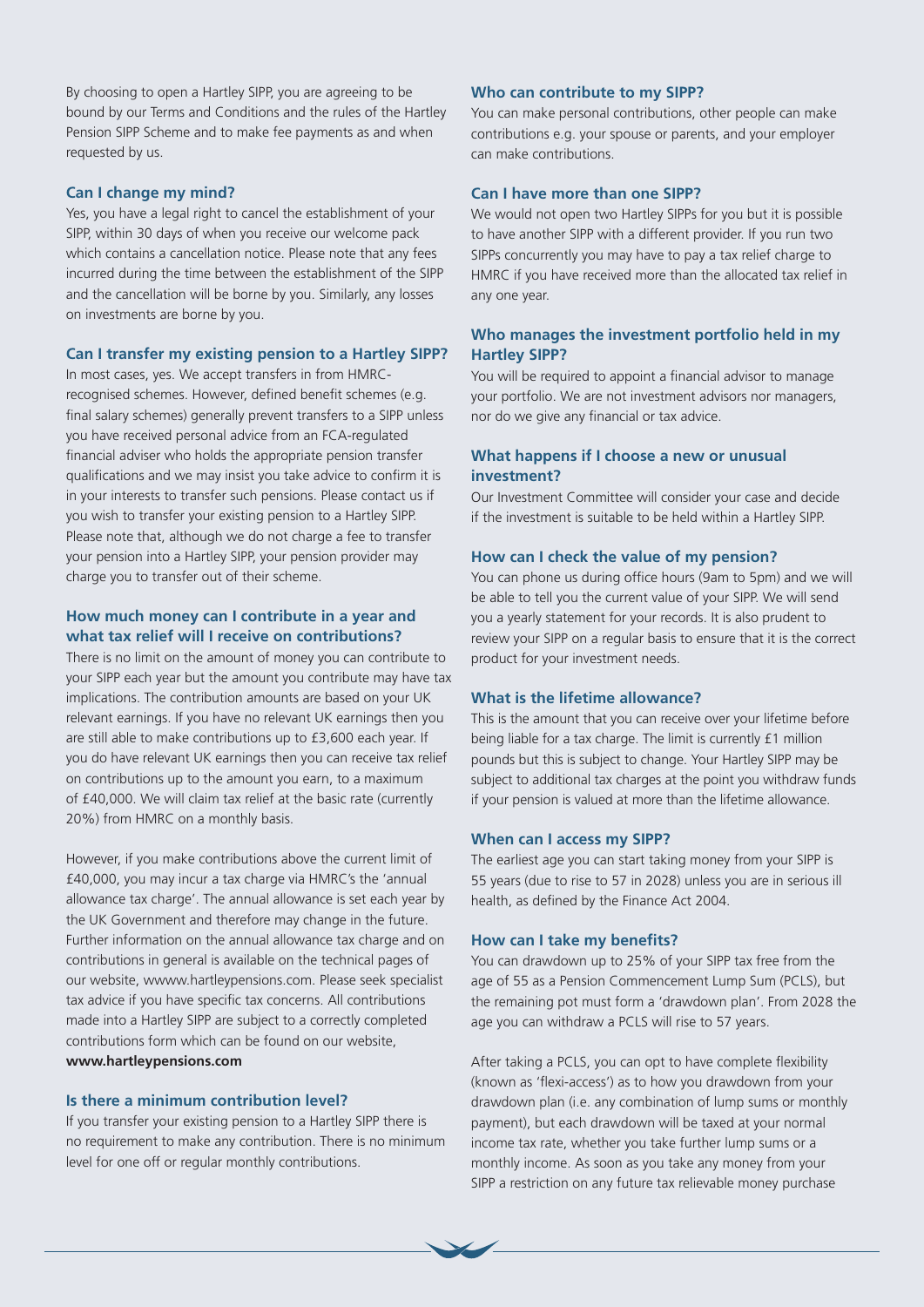contributions to your pot applies of £4,000 a year. Alternatively, you can take money direct from your SIPP without having to put the money into a drawdown plan and 25% of this sum will be tax free. This is called an 'uncrystallised funds pension lump sum' ('UFPLS'). You can take one or more UFPLS payments and these can be regular or irregular payments. Payment of a UFPLS will trigger a restriction on any future tax relievable money purchase contributions to your pot to £4,000 a year.

You can also take up to three small pots of up to £10,000. 25% will be tax free and 75% will be subject to marginal rate income tax in the same way as UFPLS. Taking small pot payments does not trigger a restriction on future tax relievable money contributions to your pot.

Taking money from your pot may erode the capital value of your SIPP and could result in a lower income than anticipated in the future. You should take advice from an FCA-authorised financial advisor or suitably qualified tax advisor as to the best method to take your SIPP benefit in your particular circumstances, before making any such decisions.

## **After I have taken PCLS, does my pension still benefit from tax relief?**

Yes. If you are in flexi access-drawdown, until you drawdown from your drawdown plan, you receive tax relief on contributions to your pension up to your annual personal allowance.

## **What happens if I am in capped drawdown?**

If you had started to take payments from your pension prior to the April 2016 pension freedoms, your pension is designated as capped drawdown. This will mean that you are allowed to take income from your pension up to a certain limit each year. You are entitled to keep your pension as capped drawdown or if you wish to have more freedom, you can convert to a flexiaccess drawdown arrangement meaning that there would be no capped income limit. You will need to consider implications such as the Money Purchase Annual Allowance and a different charging structure.

#### **Do you offer annuities?**

No. If you are looking to purchase an annuity, you must transfer all or part of your pension to an annuity provider.

## **Is SIPP income subject to National Insurance?** No.

### **What happens to my SIPP if I die?**

When we are notified of your death by your personal representative, we will ask for a copy of your death certificate. We will carry out due diligence on the beneficiary and then discuss options with him or her. Please note that the trustee retains ultimate discretion over the distribution of your pension, despite a beneficiary being named.

If you die before you reach the age of 75, your beneficiary can choose:

- 1. to take a tax-free lump sum or transfer the SIPP into their own name or an external pension scheme. If you die after the age of 75, your beneficiary can choose to take the whole pot as a lump sum but this will be subject to a tax charge at the marginal rate of the beneficiary; or.
- 2. to transfer the SIPP into a SIPP of their own or take a regular income from the deceased's pension through what is called pension drawdown, which will be taxed at the beneficiary's normal rate of income tax; or
- 3. to elect to take periodical lump sums. These payments will be treated as income, therefore would be taxable at the beneficiary's normal rate of income tax. The SIPP must be kept open but transferred to the name of the beneficiary and all normal charges e.g. administration fees will apply.

## **Do I have to choose a beneficiary to receive my SIPP if I die?**

No. Clients normally choose a beneficiary e.g. a spouse or a child. This is not legally required but we strongly recommend that you do tell us of your wishes to help ensure we consider paying the correct beneficiaries.

### **How much does an Empire SIPP cost?**

| <b>Empire SIPP</b>                                              | $\sqrt{\frac{1}{2}$ Uncrystallised $\sqrt{\frac{1}{2}}$ Crystallised |  |
|-----------------------------------------------------------------|----------------------------------------------------------------------|--|
| l Establishment Fee <sup>'</sup>                                | $\frac{1}{2}$ £1,000 + VAT $\frac{1}{2}$ £1,000 + VAT                |  |
| Annual Administration Fee   $f$ 750 + VAT pa   $f$ 900 + VAT pa |                                                                      |  |

Fee information is also available on our website, **www.hartleypensions.com** 

### **When do I pay the annual fee?**

We will withdraw the annual fee from your account on a yearly basis, a year from when your SIPP was established.

## **Are there any other costs I should be aware of?**

The only other costs are:

| Divorce cost fees                                                                                   | $£750 + VAT$              |
|-----------------------------------------------------------------------------------------------------|---------------------------|
| Paying Death Benefits                                                                               | $£300 + VAT$              |
| Property sale cost                                                                                  | $£750 + VAT$              |
| Increase in Administration fees if an<br>asset defined by the FCA as being<br>non-standard is held. | $£250 + VAT$ per<br>annum |

#### **Do you set up a bank account for me?**

Yes, a bank account will be set up in the name of your SIPP, currently at RBS. Please note that no interest is payable by RBS at present.

#### **Cash balance**

Please note that we require your SIPP to maintain a balance of at least £1,000 in cash.